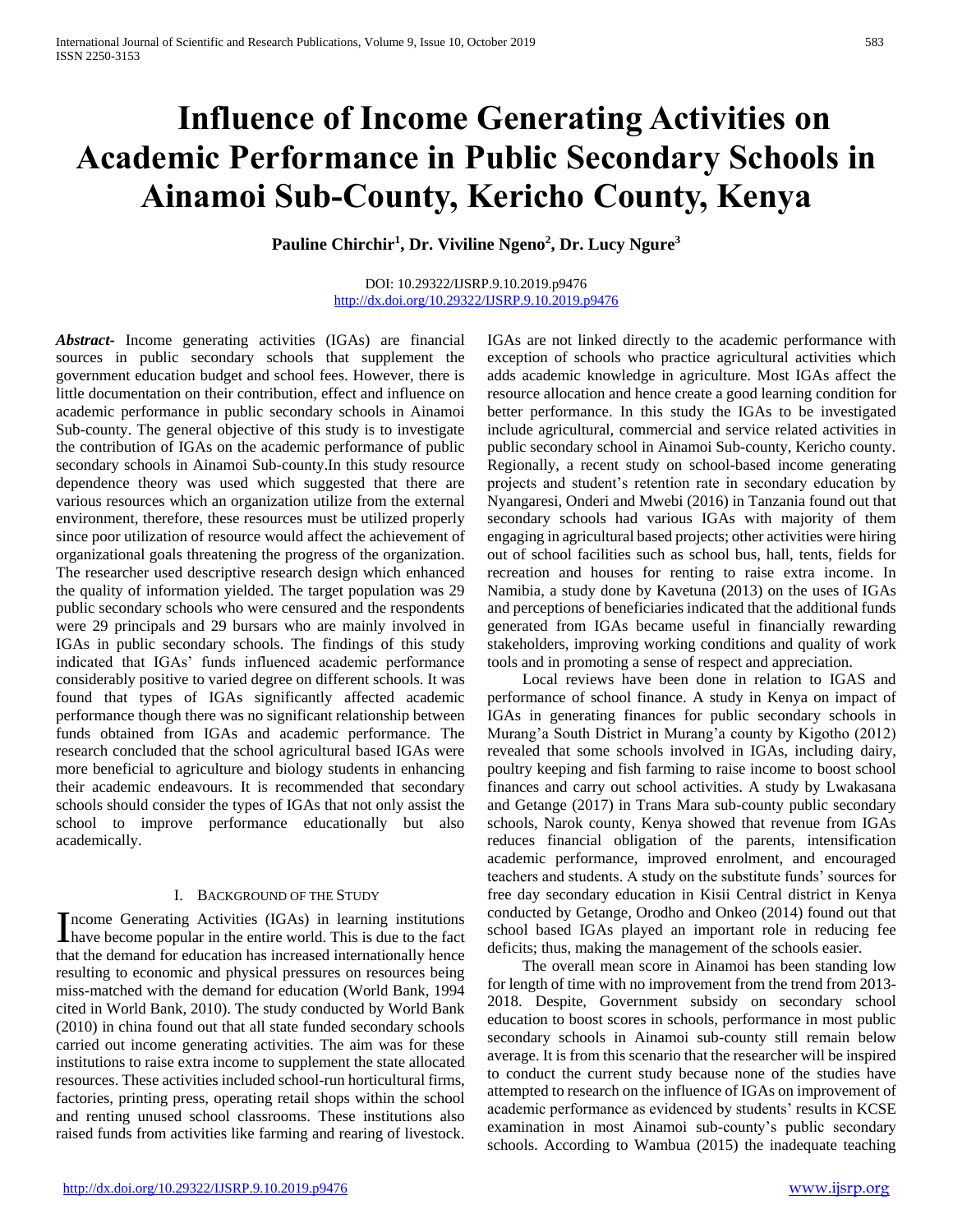and learning resources have affected most Kenyan public school which is a factor that is depicted by the poor performance in Ainamoi Sub-County. In other related study showed the same issue affecting the performance of school in Kitui based on resources inadequacy (Mwendwa, 2015).

 There are few policies on IGAs which would have assisted in management of these properties in public secondary schools. According to education act (2012) the board of management has the prerogative to suggest, manage and distribute resources obtained from IGAs. This would also have assisted on management of school resources hence this study is crucial to the Government of Kenya.

## **1.2 Statement of the Problem**

 Globally, education is every child's right, and it is part of Kenya's human rights legislation as well. Kenya as a developing country has tried the best to provide basic education with subsidized secondary school fees and free primary education. This has overwhelmed the government affecting budgetary allocation for education. Despite the government of Kenya subsidizing public secondary school education, there is decline of academic performance. This is linked to inadequate learning resources in most of the public secondary schools as cited by various researchers (Wambua, 2015 & Mwendwa, 2015). It is imperative therefore, that public secondary schools should find alternative means of generating extra income to support their academic programmes and improve the learning resources. There is few research on the effects of IGAs on academic performance. IGAs have the potential to generate financial resources which may be utilized by the public secondary schools to support their academic activities for the purpose of increasing enrolment, transition rate and improve performance through achievement of necessary teaching resources. This study consequently was to establish the contribution of IGAs to academic performance in public secondary schools in Ainamoi Sub-county, Kericho County.

 The purpose of the study was to establish the influence of different types of income generating activities on academic performance of public secondary schools in Ainamoi Sub-County.

## II. TYPES OF INCOME GENERATION ACTIVITIES AND ACADEMIC PERFORMANCE

 Income generation is any activity geared towards reducing poverty by providing alternative resources to the society through creation of employment and increasing economic activities with an aim of increasing the individual's ability to generate money in order to improve his standard of living (Muhammad, Khan & Farah, 2006). He further alleges that these intercessions can be carried out in different ways, for example through providing affordable microfinance credit programs to the citizens who normally cannot afford to approach banks for loans since they do not qualify.

 Promoting Equality in African Schools (PEAS) indicated that IGAs provides PEAS with an opportunity to learn vocational skills and provide additional resources for the institution. PEAS presently have a number of IGAs running in the institution and are now anticipating to set up more this year. For instance, these institutions have not only embraced beekeeping facility but also produces interlocking stabilized soil bricks (ISSB). The soil bricks are used to build classroom blocks across the PEAS schools. More so most PEAS schools engage in lucrative IGAs including brick making, forestry and dairy/biogas production. PEAS schools also have an internal market for school uniforms for new students every year and this is a project that could generate a lot of revenue for a school, which could then be re-invested. PEAS focuses on business ideas that can exploit the existence of the PEAS internal market as well socially or ecologically responsible enterprise (Smartaid School in Africa, 2019).

 Chepkwony (2018) investigated on determinants of implementation of income generating projects in public secondary schools in Konoin District with the locality of Bomet County. The study main purpose was to investigate determinants for implementing income generating projects in public secondary school. Survey design was implemented on principals of public secondary school where questionnaires were used to collect data. The findings indicated that income generating project significantly improved the financial resource, physical facilities, low job transfer, low political influence in IGPs as well as assisted tendering for IGP supplies. It recommended that IGPs should be able to assist payment of school fees to needy students, subsidizing school fees, school development and equitable resource distribution within school projects.

 Onesmo and Koda (2018) found that school shop; enables heads of schools to supply important commodities for the staff and students, which in turn helped the schools to ensure constant profit from such trade activity available school-based IGAs in secondary schools managed by Catholic diocese of Moshi (CDM). While the baking project demand high amount of capital, time and skilled personnel compared to other income generating activities like agricultural projects. The school had poultry farming. The findings showed that most of students' responses indicated satisfactory with poultry farming as it enables schools to get quick money and balanced diets for students, staff and heads of schools, while the majority of teachers' responses indicated poultry farming was not available in their school. The Cattle rearing project was also part of the school projects. This involved rearing of livestock like cattle and goats was very important income generating activity in secondary schools. It provides beef and milk for school's stakeholders. The school had piggery project that enables them to obtain reliable supply of bacon and income necessary for financing quality education provision. In crops and vegetables farming the school was able to use crops and vegetable farming as main school-based income generating activities in almost all the secondary schools managed by the catholic diocese of Moshi. Questionnaires, interview schedules and observation checklists were used to collect data and after data analysis, the result indicated that vegetables and poultry were the main school based IGAs in secondary school managed by the CDM. The project assisted in provision of teaching and learning resources as the contribution of school based IGAs to the secondary schools managed by the CDM. The school based IGAs are useful alternative ways of producing additional funds as they enable secondary schools managed by CDM to solve financial problems among others.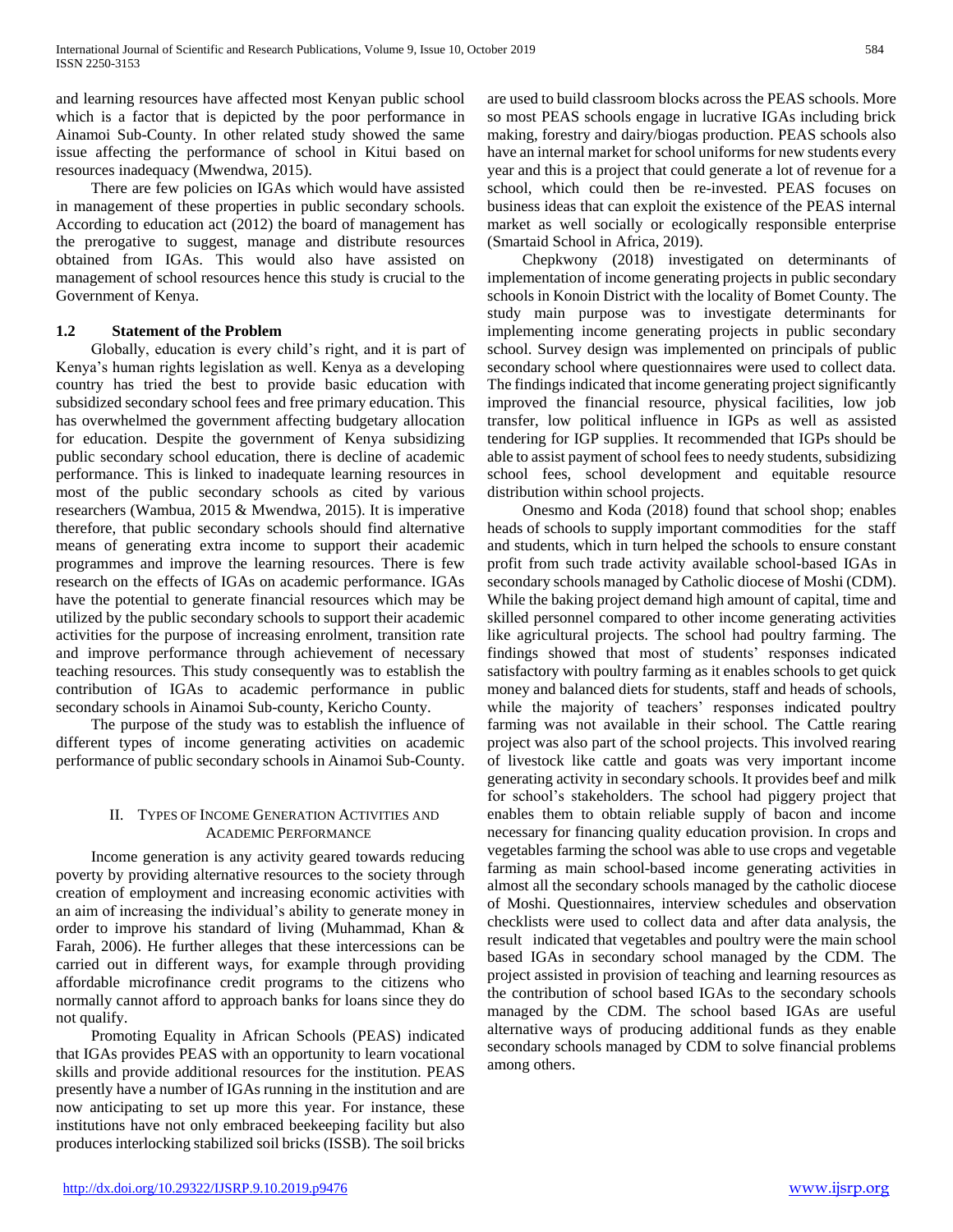#### III. RESEARCH DESIGN

 Descriptive research design was utilized in the study. This design was used through applying structured processes. Kumar (2005) indicates that the main aim of descriptive research is to describe basic characteristics of an identified phenomenon thorough collecting and analyzing the information carefully without manipulating it. The study was undertaken at Ainamoi sub-county in Kericho County. Ainamoi is made up of six administrative wards namely: Kapkugerwet, Kapsoas, Kapsoit, Kipchimchim, Ainamoi and Kipchebor. The sub-county has a sum-total of 30 public secondary schools and most schools are located towards Kericho county headquarters.

 The target population for this study constituted all the 58 respondents principals and bursars of the 29 public secondary schools inclusive of those with and without IGAs and have done. The respondents were chosen because they are the ones involved in planning, financing and implementing IGAs in schools. In this study questionnaires, observation check lists and interview schedule was used to get answers to research questions from the respondents. Quantitative data analysis was analyzed using descriptive statistics and presented in form of tables, pie charts, percentages, frequencies, mean and Pearson's correlation coefficient.

#### IV. FINDINGS

**Table 1 Types of IGAs in Secondary Schools in Ainamoi Subcounty (n=29)**

| <b>Number</b> |                                     | of Percentage |
|---------------|-------------------------------------|---------------|
|               |                                     |               |
|               |                                     | 17.2%         |
| 29            |                                     | 100.0%        |
| 20            |                                     | 69.0%         |
| 29            |                                     | 100%          |
|               | <b>Generating</b><br><b>Schools</b> |               |

**Source: Researcher (2019)**

 Table 1 indicated that each and every school among the 29 secondary schools surveyed had an income generating activity being undertaken. All schools in the region practiced agricultural based income generating activities. This showed that most of the secondary schools in the region had sufficient land that allowed agricultural based income generating activities. This results agreed with Nyangaresi *et al* (2016), who found that IGAs that was practiced in most schools in Kenya were Agricultural based. This is due to low capital requirements by the project and its ability to supplement food requirements in the secondary schools. The schools that practiced commercial based income generating activities 24(82.8%). In contrast, only 5(17.2%) schools practiced commercial based income generating activities. Thus there was a significant 82.8% of the schools that did not participate in commercial based IGAs. Service based IGAs were used by 20(69.0%) schools to generate funds, whereas 9 (31.0%) schools did not use service based IGAs. The results indicate that there were twice as many secondary schools practising service based IGAs as those who did not.

 Table 2 represents agriculture based income generating activities. The findings revealed that 18(62.1%) respondents

<http://dx.doi.org/10.29322/IJSRP.9.10.2019.p9476> [www.ijsrp.org](http://ijsrp.org/)

strongly agreed, 8(27.6%) agreed while 3(10.3%) were neutral that cattle husbandry is practiced in the school as agricultural IGA. The mean of 4.517 implies that secondary schools practiced cattle husbandry. This confirms the finding by Nyangaresi *et al* (2016) that livestock keeping was commonly practiced by majority of the schools.

 In response to school having variety of vegetables as IGA 18(62.2%) respondents strongly agreed, 10(34.5%) agreed whereas 1(3.4%) was neutral. A mean of 4.586 of revealed that various schools use vegetables as IGA. The results from schools revealed that poultry keeping was practiced by 75.8% of the secondary schools whereby 5(17.2%) strongly agreed, 17(58.6%), 6 (20.7%) were neutral whereas 1 (3.4%) respondent disagreed. The mean of 3.897 revealed that poultry keeping was practiced by a moderate number of schools as IGA. High number of schools practiced sale of timber from trees within the school compound whereby  $18(62.1\%)$  respondents strongly agreed,  $10(34.5\%)$ agreed whereas 1(3.4%) was neutral. The results mean of 4.103 reveals that selling of timber from tree within the school was highly practiced as an agricultural based IGA.

**Table 2 Agriculture based IGAs in Secondary Schools in Ainamoi Sub-county (n=29)**

| <b>Agricult</b> | SA(5)   | A(4)    | N(3)   | D(2)   | SD(1)        | Me  |
|-----------------|---------|---------|--------|--------|--------------|-----|
| ural            |         |         |        |        | $\mathcal Y$ | an  |
| based           |         |         |        |        |              |     |
| <b>IGAs</b>     |         |         |        |        |              |     |
| Cattle          | 18(62.  | 8(27.6  | 3(10.  | 0(0.0) | 0(0.0)       | 4.5 |
| husband         | $1\%$ ) | $%$ )   | 3%)    | $%$ )  | $%$ )        | 17  |
| is<br>ry        |         |         |        |        |              |     |
| practice        |         |         |        |        |              |     |
| d in the        |         |         |        |        |              |     |
| school as       |         |         |        |        |              |     |
| <b>IGA</b>      |         |         |        |        |              |     |
| The             | 18(62.  | 10(34.  | 1(3.4) | 0(0.0) | 0(0.0)       | 4.5 |
| school          | $1\%$ ) | $5%$ )  | $%$ )  | $%$ )  | $%$ )        | 86  |
| has             |         |         |        |        |              |     |
| variety         |         |         |        |        |              |     |
| of              |         |         |        |        |              |     |
| vegetabl        |         |         |        |        |              |     |
| es<br>as        |         |         |        |        |              |     |
| <b>IGA</b>      |         |         |        |        |              |     |
| Poultry         | 5(17.2) | 17(58.  | 6(20.  | 1(3.4) | 0(0.0)       | 3.8 |
| keeping<br>is   | $%$ )   | $6\%$ ) | 7%)    | $%$ )  | $%$ )        | 97  |
| utilized        |         |         |        |        |              |     |
| as IGA          |         |         |        |        |              |     |
| The             | 18(62.  | 10(34.  | 1(3.4) | 0(0.0) | 0(0.0)       | 4.1 |
| school          | $1\%$ ) | $5%$ )  | $%$ )  | $%$ )  | $%$ )        | 03  |
| sells           |         |         |        |        |              |     |
| timber          |         |         |        |        |              |     |
| from tree       |         |         |        |        |              |     |
| within          |         |         |        |        |              |     |
| the             |         |         |        |        |              |     |
| school          |         |         |        |        |              |     |
| Firewoo         | 5(17.2) | 17(58.  | 6(20.  | 1(3.4) | 0(0.0)       | 4.3 |
| d<br>are        | $%$ )   | $6\%)$  | $7\%)$ | $%$ )  | $%$ )        | 79  |
| provided        |         |         |        |        |              |     |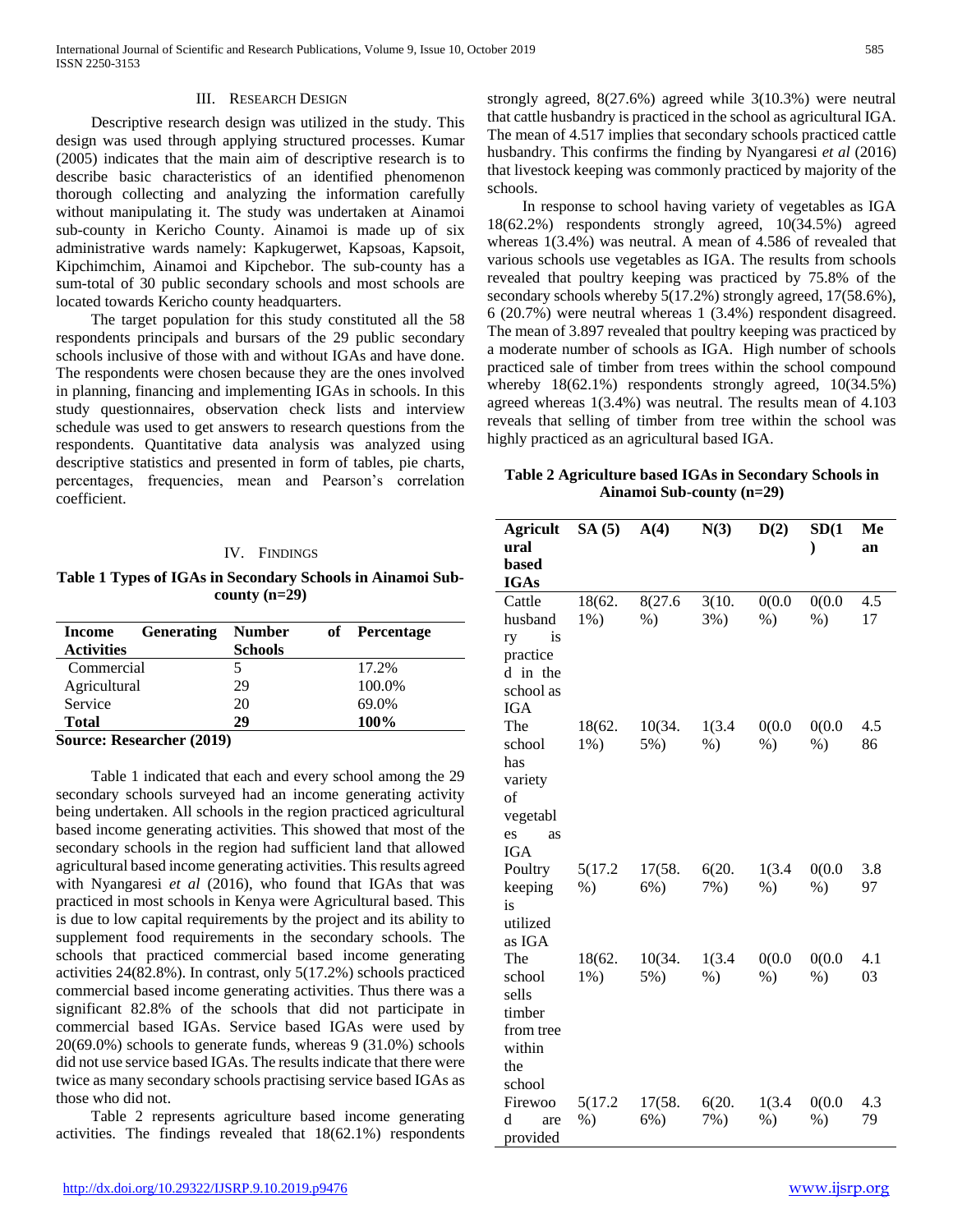| <b>Source: Researcher (2019)</b> |  |
|----------------------------------|--|
| purposes                         |  |
| tion                             |  |
| consump                          |  |
| and<br>ity                       |  |
| commun                           |  |
| school to                        |  |
| the<br>by                        |  |

 The provision of firewood by the school to the community and for their own consumption was shown by the results to be a popular agricultural based IGA. This study revealed that 5(17.2%) respondents strongly agreed, 17(58.6%) agreed, 6(20.7%) were neutral whereas only 1(3.4%) respondent disagreed. Therefore, to a greater extent the schools in Ainamoi Sub-county are able to provide sufficient firewood for own consumption and surplus is sold to the community based on the mean of 4.379.

 This research concurs with a study done by Bray (2000) in Singapore, who found that learning institutions were involved in numerous income generating activities which included carpentry, metal work, growing of crops and rearing of animals. In Tanzania, a study by Onesmo and Koda (2018) also found that Catholic Diocese of Moshi secondary schools preferred agricultural based income generating activities due to their low startup cost. These schools were involved in poultry farming, crop farming and livestock rearing like cattle and goats. Even though Ainamoi subcounty secondary schools did not have goat and pigs, they practiced vegetable farming and cattle husbandry as the main agricultural based income generating activity. In Kenya, the study by Nyangaresi *et al* (2016) found that all the schools conducted agricultural based related IGAs due to low initial capital and available resources. It also showed that the high dependency on land meant that the schools engaged in horticultural farming and livestock keeping among other agricultural based practices. The current study has revealed that vegetable farming and cattle husbandry are the highest agricultural based income generating activities practised by schools in Ainamoi Sub-county whereas poultry keeping was the least practiced.

 Results from questionnaires indicated that all the schools under this study practiced agricultural based activities, 69.0% of schools were able to render services by hiring out vehicles, classrooms, halls, houses, offices, fields or library and other facilities. On the other hand, commercial based income generating activities was the lowest with 17.2% through canteen and commercial properties. The questionnaire results further reveal that agricultural based income generating activities included cattle husbandry, vegetables, poultry keeping, timber and firewood beside tea production practiced in the school farms. There were similarities with Onesmos and Koda (2018) where the schools had school shop, crop production, cattle rearing, vegetable farming and bakery. On the contrary Onesmos and Koda (2018) found that the schools in Moshi practiced goats rearing and piggery which was not the case with the schools in Ainamoi Sub-county. The schools in Moshi did not also practice tea and tree farming nor did they hire out their buildings for service and commercial activities as income generating activities which this study has established were practiced by the schools in Ainamoi Sub-county. In another research done in Kenya, Nyangaresi *et al* (2016) pointed out that crop farming was highly practiced followed by dairy farming,

poultry farming and fish farming as the least of agricultural income generating activities practiced in secondary school in Nyanza region. It also found that agricultural income generating activities were rated the highest IGAs practiced in the Kisumu County. This is similar to the finding by the current study in Kericho county despite fish farming and tea not being practiced in both Counties, agricultural IGAs are beneficial to the secondary schools in Kenya. Nyangaresi *et al* (2016) also found that besides the contribution by farming, other sources funds through IGAs came through the leasing out of school canteen and school bus respectively.

 This results concur with the interview results where cattle husbandry was suggested to be the major agricultural income generating activity practiced in the schools. The results from service based income generating activities indicated that most schools practiced hiring out of the school bus to the community, classrooms and hall over the holiday, teacher's houses, tents, furniture and school fields for events. Corresponding to commercial business the schools renting commercial property, maize mill, bakery and canteen as source of business that provided income to the schools.

 Results from interview schedule indicate the same findings that concurs with question where most of the respondents cited cattle husbandry is the most commonly practiced as well as vegetable farming, while some also cited the hiring of the halls, classes and commercial building. Most of the money that was obtained from these projects was utilized in reducing expenses, payment of schools fees and support the government funds. Nyagaka (2016) found out that income generating activities were carried out to subsidize the government financial allocation which was insufficient to meet the expenses requirement for secondary schools. The current study has confirmed the same through most of the comments from interview results with the school principals. The results of the observations made in this study concurred with the other findings where classrooms, halls, vehicles and other facilities were available for hiring. On the other hand, the land was sufficient in most of the schools with substantial acreage put under tea, cattle keeping and vegetable farming in that respective order.

#### V. TYPES OF IGAS IN SECONDARY SCHOOLS IN AINAMOI SUB-COUNTY

 The results further indicated that there was a significant number of secondary schools who did not participate in commercial activities from the total of schools that were visited, the results from types of IGAs reveal that various schools use vegetable as an income generation activity, poultry keeping wasp practiced though not on large extent. The results indicated that all the school had agricultural activities and from the findings their cattle husbandry was the highest agricultural practices. Tea commercial crops were found to be available with vegetable in the secondary schools.

 From the findings it reveals that, there was a significant number of schools who hire buses to other schools and community, also it indicated that classrooms and halls act as source of income over holidays, majority agreed that tents were hired as source of income, furniture hiring was also agreed to be hired to generate income. Commercial based IGAS, also results indicate that students agreed that canteen was used by school as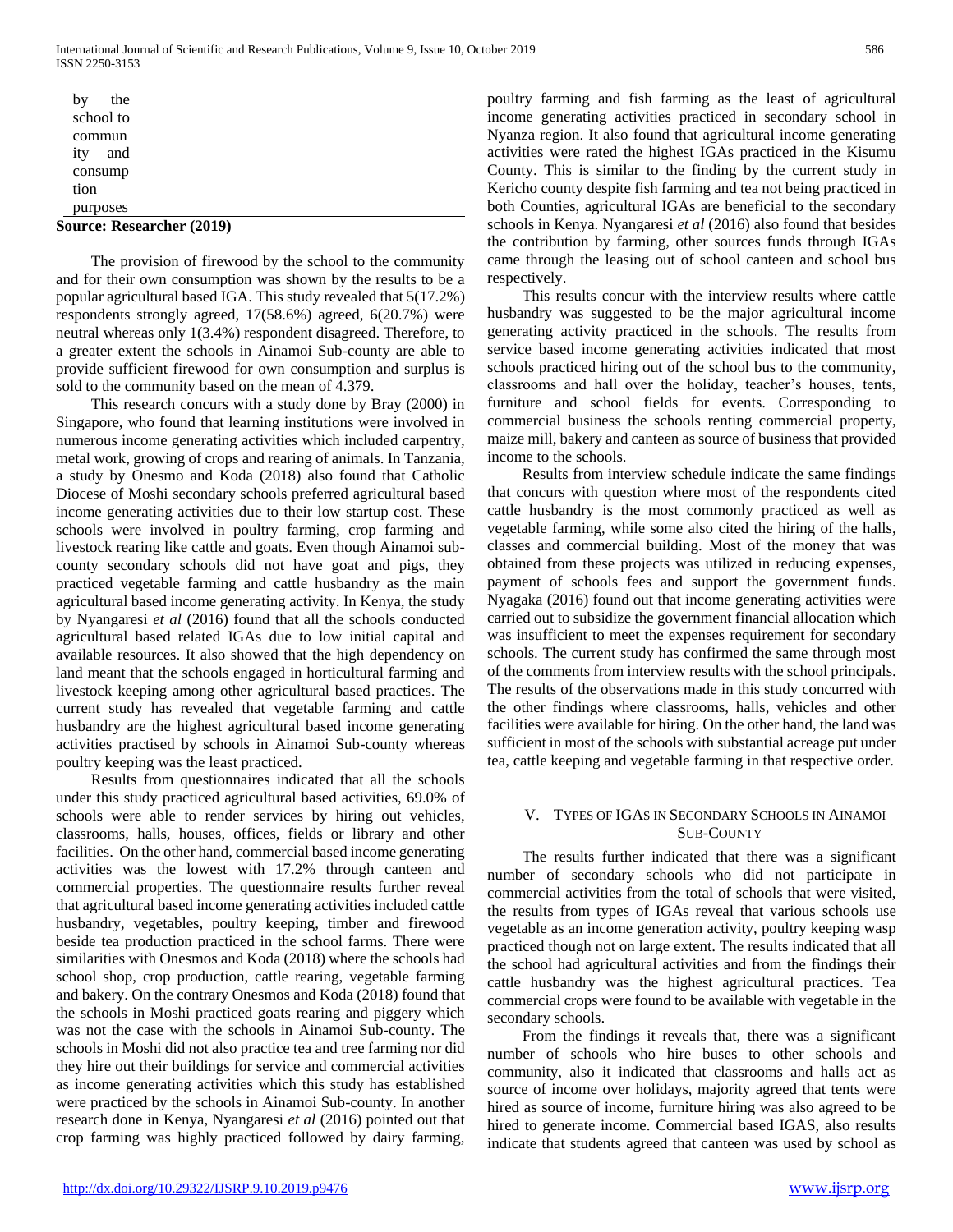source of income. Concerning commercial IGAs majority agreed renting commercial property was a source of income for some schools, the results further reveal significant number mills maize for the community. There existed a strong correlation between the types of income generating activity and academic performance. This means the type of income generating activities affected significantly academic performance.

 The study concluded that were a number of schools that did not participate in commercial based activities. Agricultural based IGAS were mostly practiced by secondary schools in the region since they had sufficient land that allowed agricultural based income generating activities. Considerable number of secondary schools were involved in service based income generating activities as compared to those who did not. It also concluded the types of income generating activities was significantly related with academic performance of the school.

 The study recommends that school heads should engage in income generating activities of all types to ensure more productivity. Also they should be willing to use the resources at their disposal to run the schools effectively. Even though not all activities assisted in academic performance but it reduces the burden of the parents as well as the government especially in building school infrastructure. The research recommends to the ministry of education to consider the mending the policies of vetting income generating activities to enable the school to perform financially as well as academic performance. The results indicate that agriculture based income generating activities would assist in both biology and agriculture practical hence enhancing academic performance.

#### **REFERENCES**

- [1] Ayodo, T., Ndolo M. & Simatwa E. (2011). Effects of school based investment on a shows their access Financing of secondary education in Homabay District, Kenya. *Education Research*, 2(12), 1821-1830
- [2] Best, J. W., & Kahn, J. V. (2006). *Research in Education (10th ed.)*. Boston: Pearson Education, Inc...
- [3] Bray, M. (2000*). Education in Asia. Financing the higher Education:* Prospects Vol.Washington DC. World Bank
- [4] Bregman, J., & Stallmeister, S. (2002). *Secondary Education in Africa: Strategies for renewal. African Region Working Paper Series*. Washington, DC: Human Development Sector African Region, The World Bank Retrieved January 15<sup>th</sup>,2007, from *Http://www.worldbank.org/afr/seia*
- [5] Chepkwony, S. (2018). Determinants of Implementation of Income Generating Projects in Public Secondary Schools in Konoin District, Bomet County, Kenya. *IOSR Journal of Business and Management,* 20(3), 64-68.
- [6] Cohen, L., Manion, L.& Morrison K. (2011) *Research methods in education*  $(7<sup>th</sup>$  ed.) London,
- [7] Duflo, E. (2012*).* Women Empowerment and Economic Development. *Journal of Economic Literature*, 50(4), 1051-1079, [http://dx.doi.org/10.1257/jel.50.4.1051.](http://dx.doi.org/10.1257/jel.50.4.1051)
- [8] Field, A. (2009). *Discovering Statistics using SPSS*. London, England: SAGE
- [9] Gebreyes, M. (2010*).* Revenue Generation Strategies in Sub-Saharan African Universities. *International Journal of Entrepreneurship Education.*
- [10] Getange, K., Orodho, J., &Onkeo, J. (2014). Alternative Sources of Funding for free day Secondary Education in schools in Kisii central Sub-County, Kisii County, Kenya.
- [11] GoK (2012). *Education Act 2012.* Government Press
- [12] Gulati, R.& Sytch., (2007*).* Dependency asymmetry and joint dependence in inter-organizational Relationships: Effects of embedders on a manufacturer's performance in Procurement relationships. *Admin.Sci. Quart.*52 32-69.
- [13] Hajdu, F. & Chipeta, L. (2011). Income Generating Activities as Components of Sustainable Rural Livelihoods for young Southern Africans-AIDS and other Constraints. Malawi and Lesotho. The Geographical Journal.
- [14] Heeley, M., King, D. & Covin, J., (2006*).* Effects of Firm R&D investment and Environment On acquisition likelihood. *Journal of management studies,*  43(7), 1513-1535.
- [15] Israel, G. (1992). Sampling the Evidence of Extension Program Impact. Program Evaluation an Organizational Development, IFAS, University of Florida.PEOD-5. October.
- [16] Jaeger, M. & Rosnow, R. (1988). Contextualism and its implications for psychological inquiry. British *Journal of Psychology* 79 (1), 12-56
- [17] Kavetuna, F. (2013). *A study on the use of the Income Generating Activities:*  Perceptions of Beneficiaries in the Kavango Region of Namibia. University of Namibia.
- [18] Kerlinger, F. (2003). *Foundations of Behavioral Research*, Harcourt Brace Jovanovich.
- [19] Khatete, I (2014*).* Education has remained the most crucial contributor to social, political and Economic development of a Nation. *International Journal for innovation Education and Research,* 2(2), 21-39. Retrieved from http:ijier.net/index.php/ijier
- [20] Kigotho, N. (2012), A study of factors affecting employee's motivation at work place: A case study of Equity Bank of Kenya. Nairobi: Unpublished University of Nairobi.
- [21] Kiveu N., &Mayio, J. (2009). The impact of cost sharing on internal Efficiency of public Secondary schools in Ndivisi division, Bungoma District. *Education Research and Reviews, V4ns Pg272-284, March 2009.*
- [22] Kumar (2005*). Research methodology*: A step by step Guide for Beginners,  $(2<sup>nd</sup>Ed.)$  New Delhi: Sag publication.
- [23] Leedy P.& Ormrod J. (2005). *Practical Research*: Planning and Design. Prentice Hall, Upper Saddle River, NJ.
- [24] Lewin, K., & Chang, H. (2001. Secondary School Financing in China: Economics of schooling. In Financing Secondary Education in developing countries: Strategies for Sustainable Growth. Paris: International institute for Educational planning/UNESCO.
- [25] Lewin, K., & Calloids. F. (2001). Financing secondary education in developing countries, Strategies for sustainable growth. Paris. IIEP-UNESCO. Nairobi.
- [26] Lumuli, C. (2009). Internal Efficiency measures in Promotion of Access and Completion rate in Public Secondary Schools in Bungoma South District. Unpublished Med Project Report. University of Nairobi.
- [27] Lwakasana, E &Getange, N. (2017). Effects of IGAs in public secondary schools in Transmara Sub-county, Narok County Kenya. Unpublished Novelty Journal. *International Novel Research in interdisciplinary studies*  vol.4, issue 6, pp (1-8). Available at: www.novelty journals.com.
- [28] Mbati, P. (2004). FPE assessment report, Jomo Kenyatta, Kenya.
- [29] McMillan, J. & Schumacher. (2010). Research in Education: evidence-based inquiry  $(7<sup>th</sup>$  ed.). Boston: Pearson.
- [30] Mugenda, O. & Mugenda, G. (1999*). Qualitative research methods*. ACT PRESS
- [31] Mugenda, O. & Mugenda, G. (2003). *Research methods*. ACT PRESS.
- [32] Muhammed, J., Khan, A.S & Farah, A. (2006). Impact of Micro Credit Scheme of NRSP on the Socio Economic conditions of Female community in District Rawalakot, Azad, Jumu and Kashmir, Pakistan. *Journa*l *of Agriculture and Social sciences*.2(3), 142-144
- [33] Mwendwa, J. (2015). Factors influencing principals' mobilization of resources in public secondary schools in Migwani Sub-County Kitui County, Kenya. *Unpublished University of Nairobi Report.*
- [34] Nyagaka, H. (2016). An evaluation of income generating activities ion public secondary schools in Nairobi County. *Internal Journal of African and Asian Studies. 21.*
- [35] Nyangaresi, K, Onderi, H. & Mwebi, B (2016). *Influence of School-Based Income Generating Projects on Students' Retention Rate in Secondary Education in Kenya.* Jaramogi Oginga Odinga University of Science and Technology, Bondo, Kenya. A Journal of Educational Policy and Entrepreneurial Research (JEPER).
- [36] Obadha, R. (2012) Impact of Income Generation Activities on Financing Secondary School Education in Migori County, Kenya. Nairobi University.